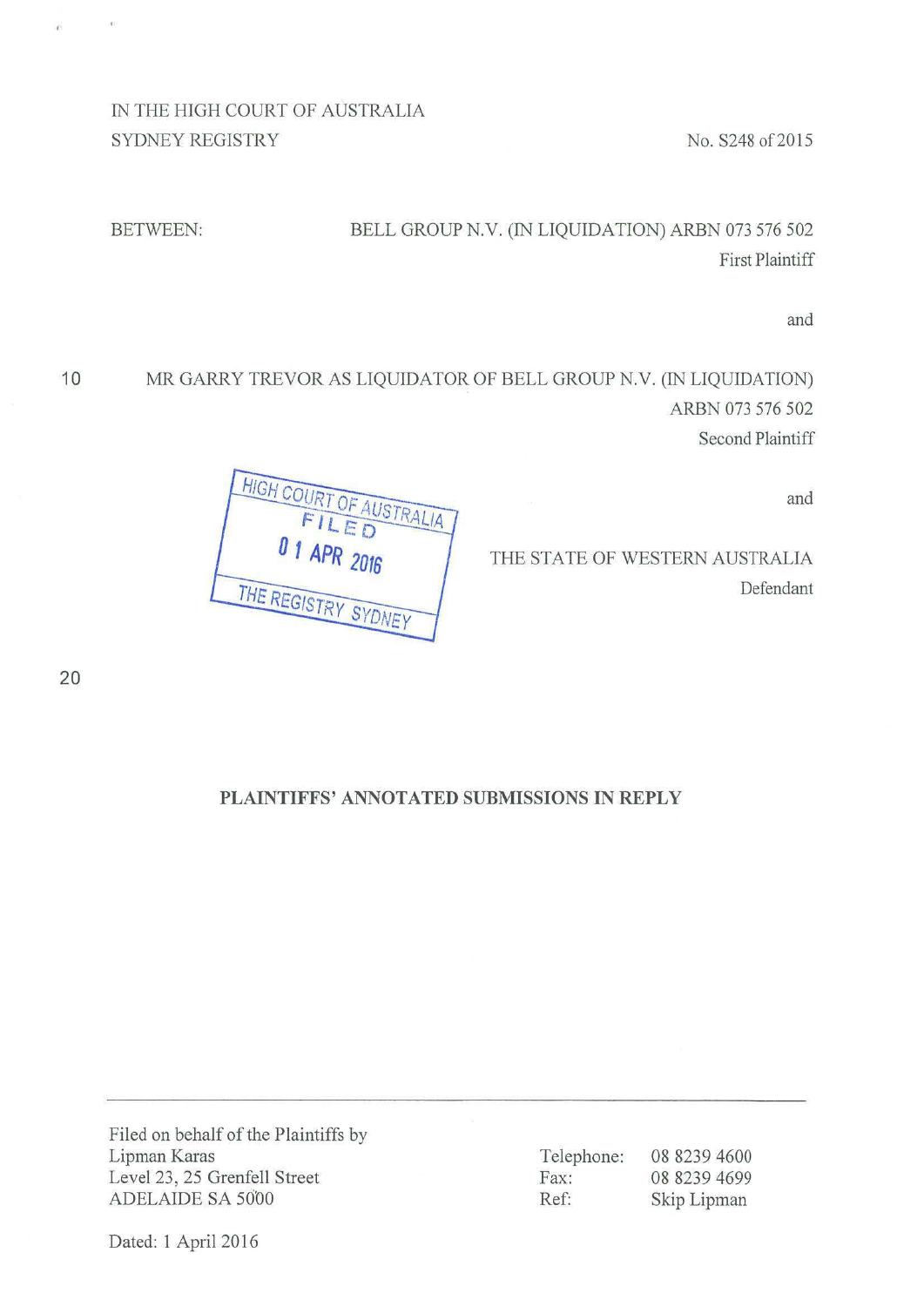#### **I. CERTIFICATION**

1. This reply is in a form suitable for publication on the intemet.

#### **II. ARGUMENT**

#### **Issue 1: tax legislation inconsistency**

- 2. The defendant's response to the plaintiffs' case on former s.215 and s.254 of the 1936 Act primarily focuses on the position of the Commissioner and ignores the position of the liquidator. It therefore fails to address a key element of the plaintiffs' case dealt with in paragraphs 49 to 57 of the plaintiffs' submissions in chief.
- 3. The defendant's case is that the Commissioner is in *"precisely the same position"* after the 10 Bell Act as he was before and that the set aside amount is held by the Authority *"in the same way*" that it was held by the liquidator prior to the enactment of the Bell Act.<sup>1</sup> Both contentions are wrong. The position of the Commissioner before and after the Bell Act must be assessed having regard to the obligations imposed on the liquidator by ss.215 and 254 and the position of the liquidator before and after the Bell Act.
	- 4. The liquidator's obligations under former s.215 were described in *Bruton Holdings Pty Ltd (in liq) v FCT* (2009) 239 CLR 346 (a case dealing with the equivalent provision in s.260- 45 of Schedule 1 to the TAA) as follows at [16]:
- *The section further provides, in effect, that the liquidator is obliged (s 260-45(6)) to set*  aside from the assets of the company available to pay tax-related liabilities and other, non-20 *priority, unsecured debts, the proportion of those available assets that would be applied in accordance with s 555 of the Corporations Act to meet the notified amount of tax-related liabilities. The liquidator is then personally obliged (s 260-45 (7), (8)) to discharge the outstanding tax liabilities of the company to the extent of the value of the assets the liquidator is required to set aside under the proportionate formula. Failure by the liquidator to comply with these obligations is a criminal offence (s 260-50).*
- 5. Those obligations are imposed on the liquidator as part of a specific scheme to protect the revenue.<sup>2</sup> The same legislative purpose is reflected in s.254.<sup>3</sup> Section 254 is both a collecting provision and a liability-imposing provision in that, as an aid to the collection of tax, it imposes a personal liability to tax on the liquidator.<sup>4</sup> Section 254 imposes three 30 liabilities on the liquidator. First, a liability in respect of the income, profits or gains **(IPG),**  making the liquidator answerable as taxpayer, including *"for the payment of tax thereon"*   $(s.254(1)(a))$ . Second, a liability of the liquidator to make the returns in respect of the IPG and be assessed thereon in his representative capacity  $(s.254(1)(b))$ . The purpose of s.254(1)(b) is to ensure payment of the tax.<sup>5</sup> Third, a personal liability for the tax payable in respect of the IPG to the extent of any amount that the liquidator retained or should have retained under s.254(1)(d) (s.254(1)(e)). The purpose of the s.254(1)(d) authorisation and retention obligation is to meet the tax payment obligation imposed on the liquidator by s.254(1)(a).<sup>6</sup> The Bell Act undermines these purposes. It does so by rendering the liquidator's liabilities nugatory as a result of transferring the retained and set aside funds 40 from the possession and control of the liquidator to an Authority that is free to deal with those funds at the Authority's absolute, unfettered discretion.

<sup>&</sup>lt;sup>1</sup> See DS [30], [31], [34] and [58].<br><sup>2</sup> *Bruton Holdings Pty Ltd (in liq) v FCT* (2009) 239 CLR 346 *(Bruton*) at [16]-[18] (the Court) in relation to

the equivalent of s.215.<br><sup>3</sup> *Commissioner of Taxation v Australian Building Systems Pty Ltd (in liq)* (2015) 326 ALR 590 *(ABS)* at [130]-[132] *(Keane J)* and [187] and [193] *(Gordon J)*.

<sup>[130]-[132] (</sup>Keane J) and [187] and [193] (Gordon J). 4 *ABS* at [104] (Keane J) and [171] and [176] (Gordon J).

<sup>&</sup>lt;sup>5</sup> *ABS* at [174] and [187] (Gordon J).<br><sup>6</sup> *ABS* at [193] (Gordon J) and [70], [84] and [132] (Keane J).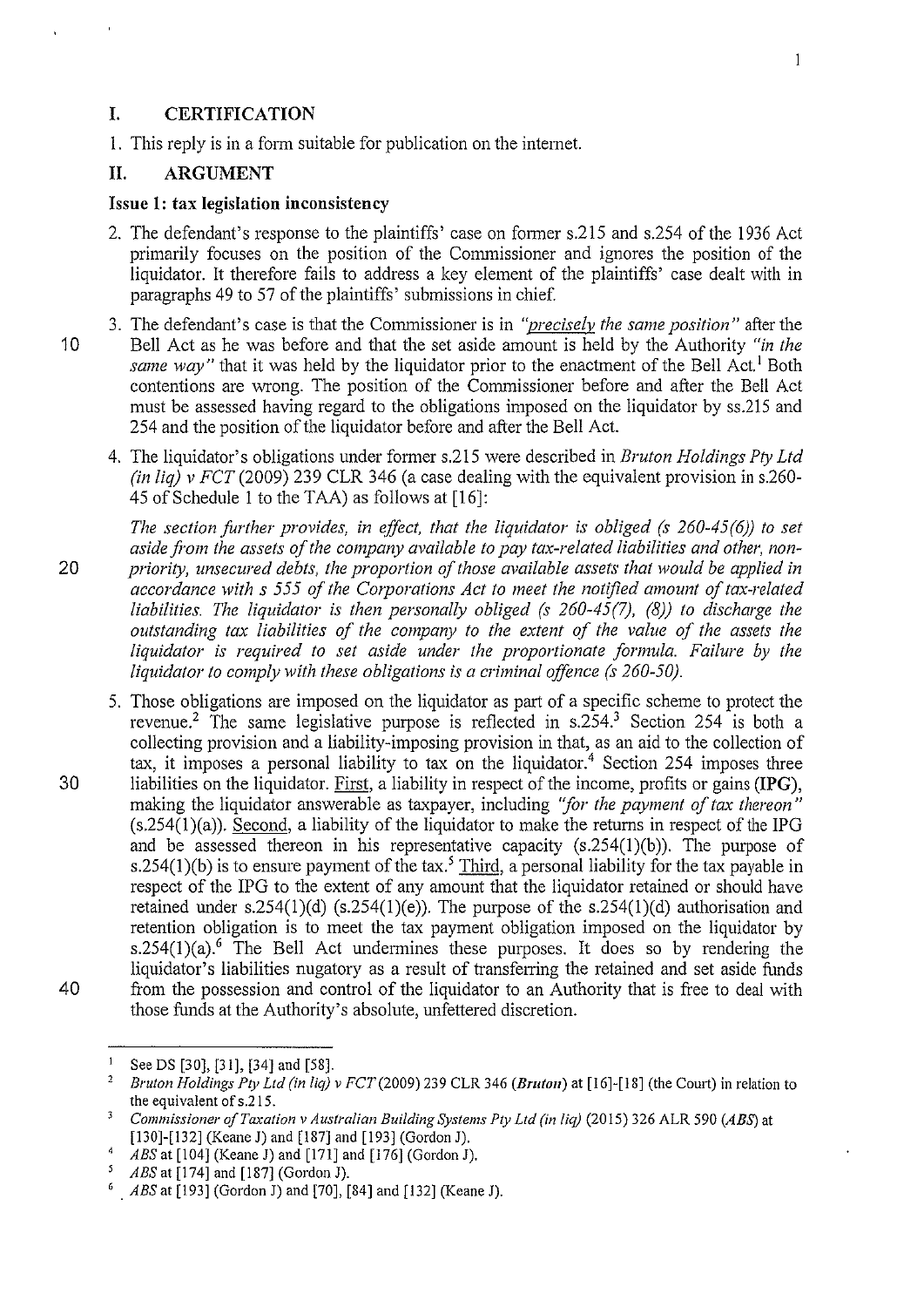- 6. The position of both the liquidator and the Commissioner before the Bell Act is fundamentally different from their position after that Act. The defendant seeks to resist this conclusion by contending that before the Bell Act neither s.215, nor s.254, created a right in the Commonwealth to receive any sum, nor did those provisions ensure that the Commonwealth would receive anything in a winding up<sup>7</sup> and then contending that the Commonwealth's position after the Bell Act is no different. This overstates the position and inappropriately excludes from the relevant analysis the fact that ss.215 and 254 operate in a fundamentally different context before the Bell Act, compared with after the Bell Act, for the reasons explained below.
- 10 7. If a winding up has no assets, or no money comes to the liquidator after the commencement of the winding up from the derivation of IPG, then there is nothing for the liquidator to set aside under s.215 or retain under s.254. If there are no available assets or money to set aside or retain, it necessarily follows that the Commonwealth will not receive anything in the winding up. However, the position is very different where the liquidator does have assets available for payment of ordinary debts and has derived income and received money after the date of winding up. In this situation both s.215 and s.254 apply and have a substantive operation. Section 215, which deals with pre-appointment tax-related liabilities, $^8$  either required Mr Woodings to set aside an amount calculated in accordance with s.215(3)(b) (if, as the plaintiffs contend, he had received a s.215(2) notice) or not part with any assets (if no 20 s.215(2) notice had been given, as the defendant contends). Prior to the Bell Act the *"proportionate system* "9 established by s.215 meant, having regard to the operation of Chapter 5 of the Corporations Act, that the Commonwealth would receive a pro-rata distribution in the winding up from the set aside funds. Similarly, s.254, which addresses post-liquidation debts or claims,<sup>10</sup> obliged and authorised Mr Woodings to retain  $$298.190.348.70<sup>11</sup>$  Mr Woodings set aside sufficient funds to meet this obligation.<sup>12</sup> The effect of s.254, operating with Chapter 5, was that the post-liquidation tax expenses of the WA Bell Companies would be paid to the Commissioner in the windings up of those companies proportionally with other post-liquidation creditors. This is confirmed by the example given in paragraph 51 of the defendant's submission. It is not to the point that the 30 amount received by the Commissioner in that example is less than the amount retained or less than the tax payable. What is relevant is that the Commissioner does receive a payment from the set aside amount and ss.215 and 254 provide a mechanism for the enforcement of the Commissioner's rights to receive that payment. This outcome is not a question of priority for the Commissioner but a reflection of, and is consistent with, the statutory scheme under the Corporations Act that post-liquidation creditors are to be treated equally and paid in a particular order.<sup>13</sup>
- 8. The Bell Act fundamentally changes this outcome and undennines the position of both the liquidator and the Commissioner for the reasons explained in paragraphs 50 to 57 of the plaintiffs' submissions in chief. In short, the funds Mr Woodings retained and set aside to 40 meet his obligations under ss.215 and 254 are no longer held or retained by him because they have been transferred to the Authority. The Authority holds those funds for the purposes of discharging its functions under the Bell Act. The Authority does not hold the funds for the purpose of discharging Mr Woodings' obligations under ss.215 or 254 or for paying the tax owing to the Commissioner.

<sup>&</sup>lt;sup>7</sup> Defendant's submission (DS),  $[26]$ .<br><sup>8</sup>  $\leq$  4PS at  $[204]$  (Gordon I) and DS  $[28]$ 

 $8$  ABS at [204] (Gordon J) and DS [28].

 $\frac{9}{10}$  *Bruton* at [20] (the Court).

<sup>&</sup>lt;sup>10</sup> *ABS* at [204] (Gordon J) and DS [33].<br><sup>11</sup> Amended Special Case (ASC) [73], Court Book (CB), p.188).<br><sup>12</sup> ASC [40.1], CB, p.176.<br><sup>13</sup> *ABS* at [207] (Gordon J).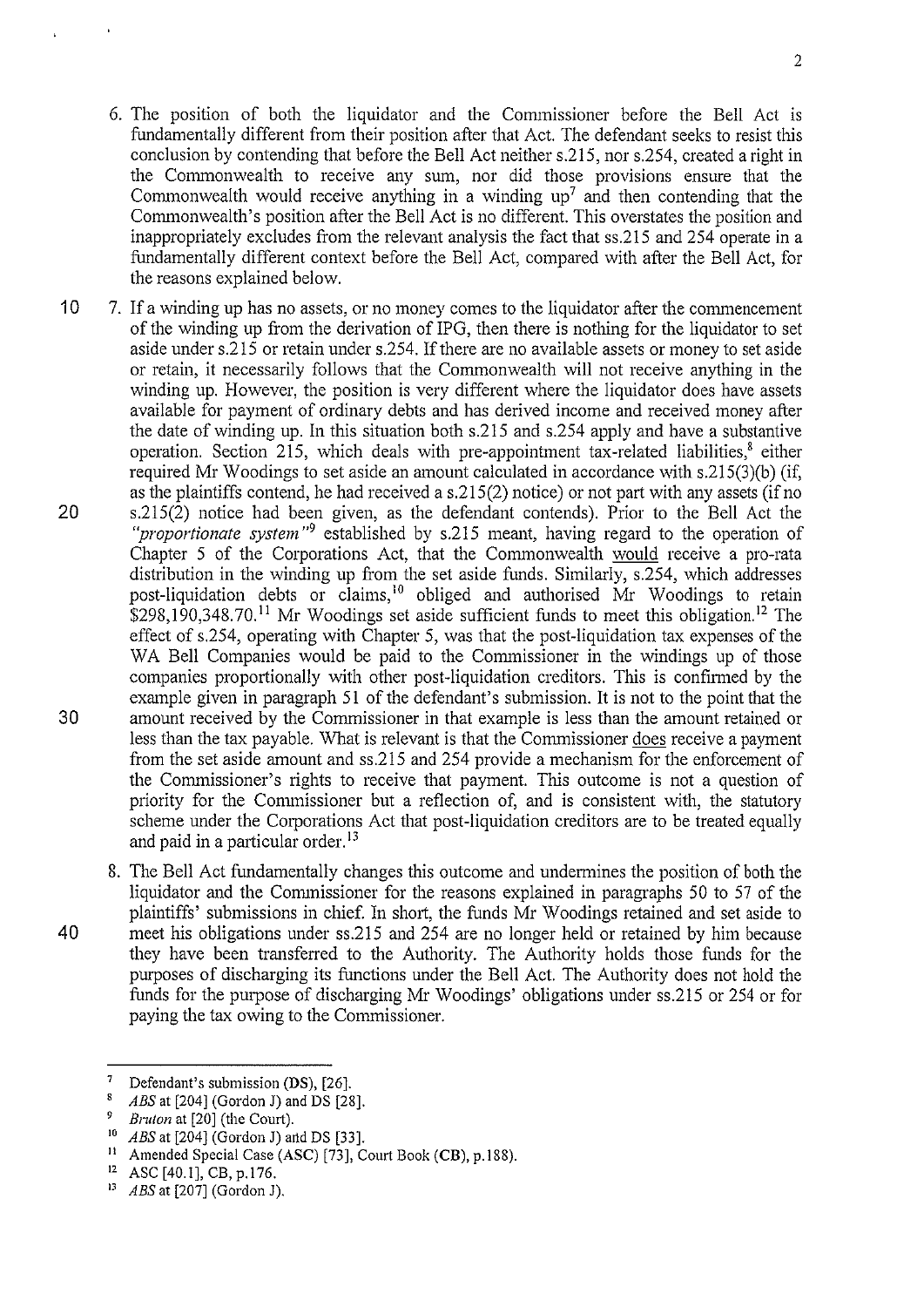- 9. The defendant seeks to avoid this consequence by saying that just as the liquidator before the Bell Act had a sum of money to distribute *"according to law",* so too, after the Bell Act, does the Authority,<sup>14</sup> hence the Commissioner is in no different position. This ignores the fact that in saying that before the Bell Act the liquidator was obliged to deal with the set aside amount "according to law", the relevant law was that found in Chapter 5 of the Corporations Act which, by force of s.556, conferred priority on the Commissioner in respect of the post-liquidation tax payable by the WA Bell Companies. But after the Bell Act the liquidator is prohibited from applying that law and the "law" to be applied by the Authority is no law at all - it is absolute, unfettered discretion. The defendant accepts as 10 much in paragraph 160 of its submission in P63 of2015 in which it states: *"In exercising its powers under s.39 of the Bell Act* [i.e. in making a recommendation to the Minister as to how much, if any, should be paid to the Commonwealth] *the Authority does not inquire into or apply 'the law'".*
- 10. In these circumstances, it cannot be said that the set aside amount is held by the Authority in the "same way" that it was held by the liquidator. It is equally wrong to say, as the defendant does, that *"[l]ike duties are imposed on the Administrator*".<sup>15</sup> They are not. The defendant is thus forced to contend that the liquidator's liability under  $ss.215(3)(c)$ ,  $215(4)$ and 254(1)(e) is *"illusory"* and not *"real"* so long as the Bell Act provides for a process by which distributions to the Commissioner in respect of the liability for tax to which 20 ss.215 and 254 relates can be made.<sup>16</sup> This contention is wrong for a number of reasons, not least because the only way a liquidator can meet his personal liability under ss.215 and 254 is if the liquidator does the things that he is required to do under those sections. It is no answer for the liquidator to say that he has discharged his obligation to retain the funds because those funds are held by a third party over whom the liquidator has no control and who is not subject to the same obligations in respect of the those funds that the liquidator was subject. As Dixon J noted in *Farley*,<sup>17</sup> the set aside obligation requires the liquidator *"to retain the amount and* ... *not to distribute it or to appropriate* it *to some other pwpose* ". As a result of the Bell Act the liquidator no longer retains the amount which has been appropriated to the Authority for a purpose different to that for which it was held 30 prior to the Bell Act.
- 11. Further, the Bell Act does not effect a process by which the Commissioner will receive a payment corresponding to the payment that the Conunissioner would have received from the liquidator complying with his obligations under ss.215 and 254. Even if the defendant was right to say (which it is not) that the set aside amount is now held by the Authority, <sup>18</sup> the Authority has no obligation to the Commissioner under the Bell Act in respect of that amount. The Authority in its absolute, unfettered discretion can do what it likes, including recommending that no payment be made to the Commissioner. Even if the Authority recommended that a payment be made to the Commissioner, the Governor is free to ignore that recommendation and determine that no payment is to be made. Unlike the position of 40 the Commissioner vis-a-vis the liquidator under ss.215 and 254, the Commissioner under the Bell Act has no enforceable rights against the Authority or Governor in respect of the set aside amount.<sup>19</sup>
	- 12. There is thus no substance to the defendant's contention that the Commissioner is in precisely the same position after the Bell Act compared to its position before the Bell Act. (Even if there was, the fact that the liquidator is not in the same position is fatal to the

 $^{14}$  DS [32].<br> $^{15}$  DS [57]

 $^{15}$  DS [57].

 $^{16}$  DS [32] and [35].

<sup>17</sup>*Federal Commissioner of Taxation v Official Liquidator of EO Farley Ltd* (1940) 63 CLR 278 at 311.

 $^{18}$  DS [32].<br> $^{19}$  Bell Act

Bell Act, ss.39(8) and 43(6).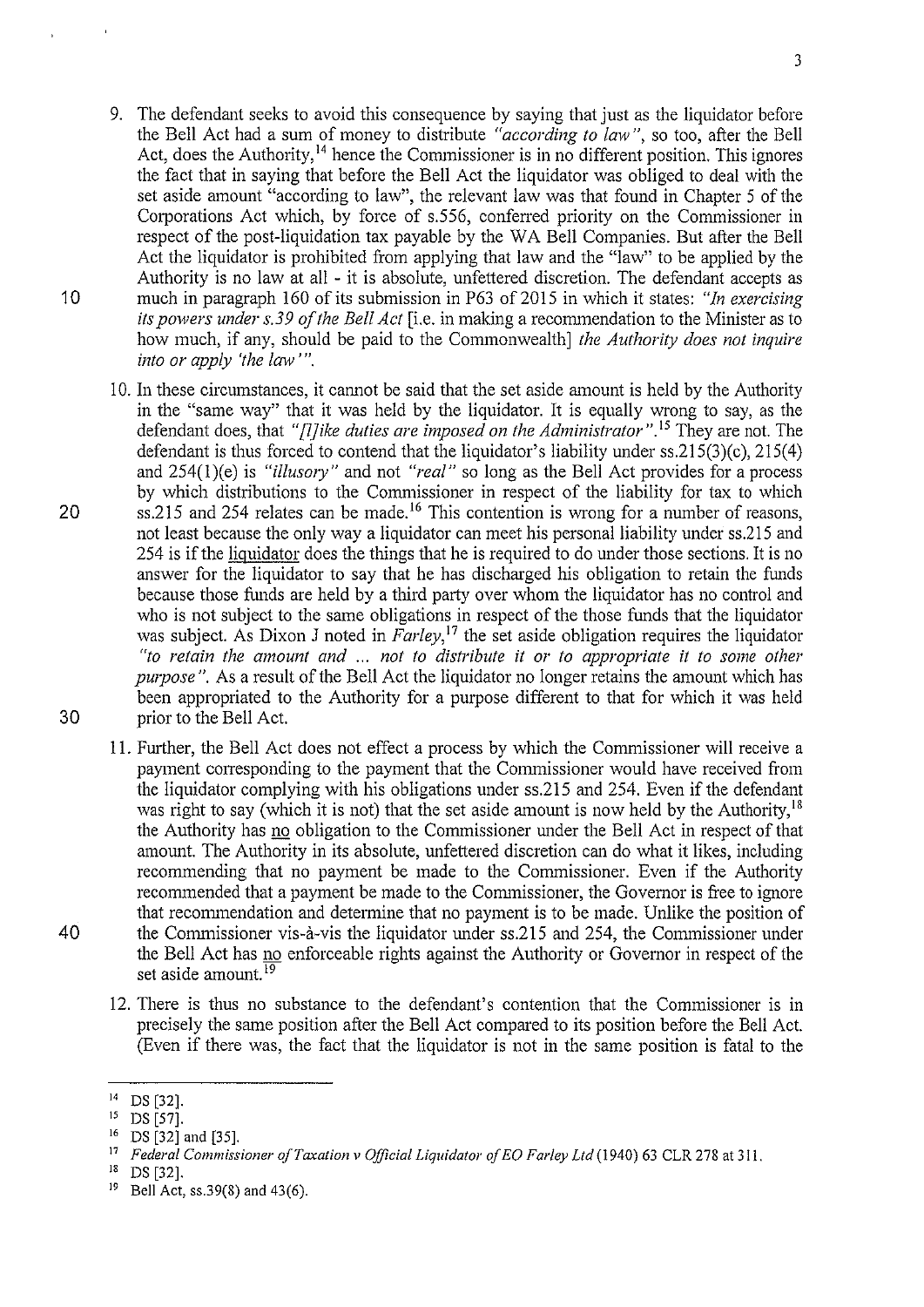defendant's argument). The defendant recognises as much in paragraph 57 of its submission which states:

*The Administrator has received all property that the liquidator had The only real difference between the two schemes is that the Commonwealth may not receive as much in a final distribution as it may have* if *a final distribution were made by a liquidator.* 

13. But that essential difference between the two schemes is critical. It confirms that the position of the Commissioner (and the position of the liquidator) before and after the Bell Act is not precisely the same. Rather, their positions are completely different.

## **Issue 2: standing**

- 10 14. The question of the plaintiffs' standing to raise Issue 1 is a non-issue for three reasons. First, the Commonwealth has intervened pursuant to s.78A of the Judiciary Act to support the plaintiffs on Issue 1 and contend that the Bell Act is invalid for inconsistency with the tax legislation. The question of the plaintiffs' separate standing to raise that issue thus falls away.20 Secondly, having regard to the principles enunciated in *Roads how Films Pty Ltd v IINet Limited (No 1)* (2011) 248 CLR 37 at  $[2]$ - $[3]$  the Commissioner should be given leave to intervene. The Conunissioner's legal interest will be directly affected by the outcome of this case. The Commissioner is therefore entitled to intervene to protect that interest. In addition, in circumstances where the defendant objects to the plaintiffs' standing to raise Issue 1 (on the basis that only the Commissioner has standing to do so) it 20 cannot be said, as the defendant does,<sup>21</sup> that the submissions of the Commissioner are unlikely to add to the submissions made by the plaintiffs. Indeed, the Commissioner seeks to put submissions in support of the contention that the Bell Act is invalid that the defendant says cannot be put by the plaintiffs. The defendant cannot have it both ways. It cannot on the one hand say that the Commissioner (and not the plaintiffs) is the only person with standing to raise Issue 1 and then say, on the other, that the Commissioner should not be given leave to be heard on that issue because the Commissioner's submissions do not add to the issues. Plainly, the Commissioner's submissions do add to the issues.
- 15. Thirdly, the plaintiffs seek a declaration that the Bell Act, or certain of its provisions, are 30 invalid. The jurisdiction which the plaintiffs have invoked is that conferred on this Court, pursuant to s.76(i) of the Constitution, by s.30(a) of the Judiciary Act **in** "all matters arising under the Constitution or involving its interpretation". Accordingly, any questions of standing which arise are directed to what is required of a plaintiff in a matter arising under the Constitution or involving its interpretation.<sup>22</sup>
	- 16. It is well established that in federal jurisdiction, questions of standing to seek a declaration of invalidity of an impugned law are subsumed within the constitutional requirements of a "matter".<sup>23</sup> It is equally well established that a "matter" may consist of a controversy between a person who has a sufficient interest in the subject and who asserts that a purported law is invalid and the polity whose law it purports to be.<sup>24</sup> Thus it has been the

<sup>&</sup>lt;sup>20</sup> *Williams v The Commonwealth* (2012) 248 CLR 156 at [112] (Gummow and Bell JJ), French CJ agreeing at [9], Hayne J agreeing at [168], Crennan J agreeing at [475] and Kiefel J agreeing at [557].

<sup>&</sup>lt;sup>21</sup> DS [19].<br><sup>22</sup> *Croome v Tasmania* (1997) 191 CLR 119 (*Croome*) at 130 (Gaudron, McHugh and Gummow JJ).<br><sup>23</sup> *Croome* at 132-133 (Gaudron, McHugh and Gummow JJ), *Bateman's Bay Local Aboriginal Land Council v* 

*Aboriginal Community Benefit Fund Pty Ltd* (1998) 194 CLR 247 at [37] (Gaudron, Gummow and Kirby **JJ),** *Pape v Federal Commissioner of Taxation* (2009) 238 CLR I at [50]-[51] (French CJ) and [152] (Gummow, Crennan and Bell JJ), *S/01201 I v Minister for Immigration and Citzenship* (20 12) 246 CLR 636 at [68] (Gummow, Hayne, Crerman and Bell **JJ)** and *Plaintif M68/20/ 5 v Ministerfor Immigration and Border Protection* [2016] HCA 1 at [22] (French CJ, Kiefel and Nettle J).<br><sup>24</sup> *Croome* at 125 (Brennan CJ, Dawson and Toohey JJ).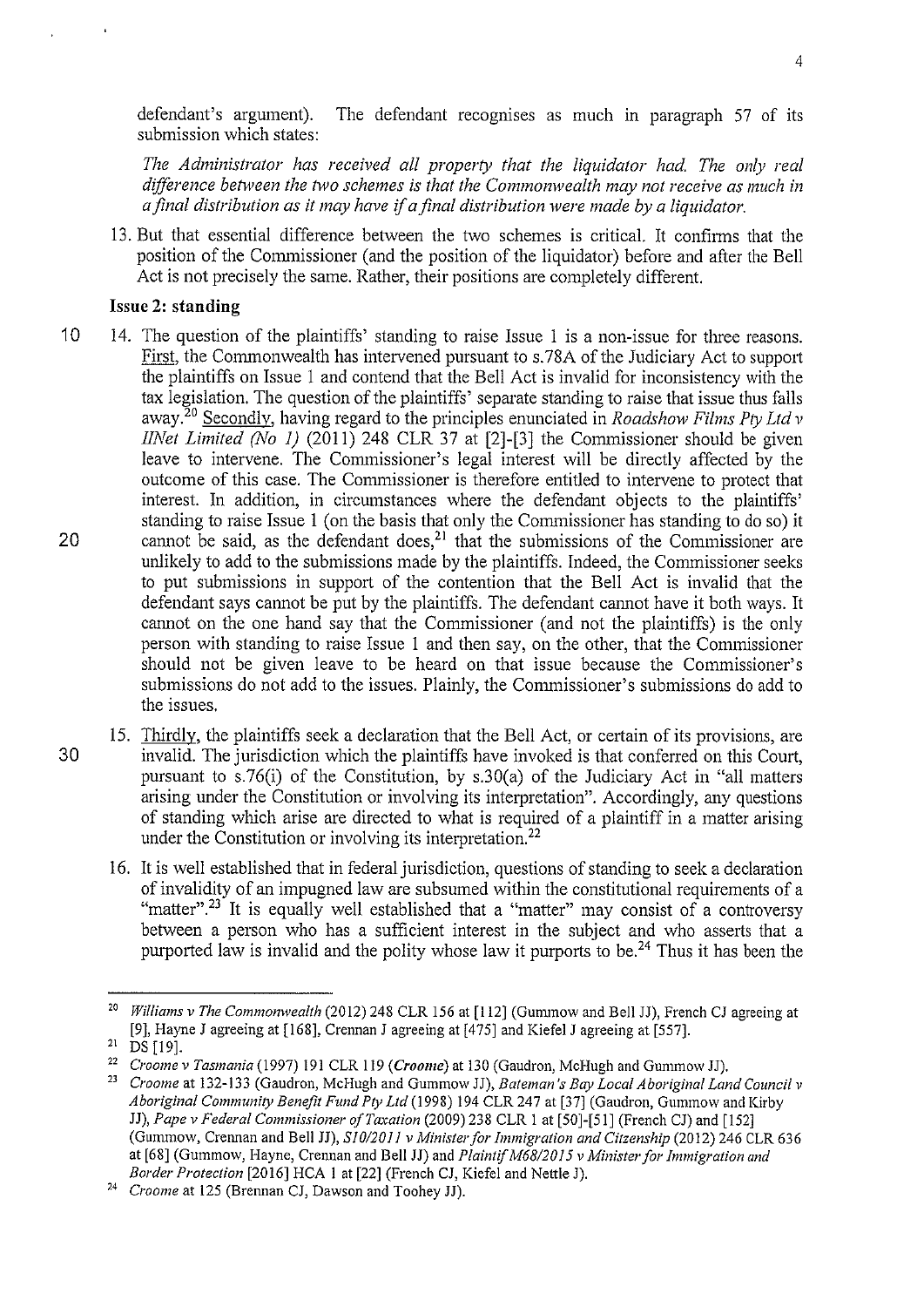practice of this Court for more than a century to allow the constitutional validity of statutes to be challenged by interested persons in actions claiming only declarations of invalidity.<sup>25</sup> Over 70 years ago Latham CJ said in *Toowoomba Foundry Pty Ltd v The Commonwealth* (1945) 71 CLR 545 at 570:

*It is now, I think, too late to contend that a person who* is, *or in the immediate future probably will be, affected in his person or property by Commonwealth legislation alleged to be unconstitutional has not a cause of action in this Court for a declaration that the legislation is invalid.* 

- 10 17. The same principle applies where a declaration of invalidity is sought of State legislation.<sup>26</sup>
	- 18. What then is the "matter" in respect of which this Court is seised of jurisdiction in S248 of 2015? It is convenient to answer this question by adopting the tripartite inquiry referred to by Gaudron and Gummow JJ in *Re McBain; ex parte Catholic Bishops Conference*   $(2002)$  209 CLR 372 at  $[62]$ . That inquiry requires first, identification of the subject matter for determination in  $S248$  of 2015, secondly, identification of the right, title, duty, liability, privilege or immunity sought to be established by the plaintiffs in the proceeding and thirdly, identification of the controversy between the parties for the quelling of which the judicial power of the Commonwealth has been invoked.<sup>27</sup> Whilst each of these inquiries may be pursued separately, all are related aspects of the basal question, is there a "matter" in the sense required by Ch III of the Constitution?<sup>28</sup>
	- 19. In the present case, the subject matter for determination is the validity of the Bell Act. In a case where, as here, the jurisdiction of the Court that is invoked is that under  $s.30(a)$  of the Judiciary Act in a matter arising under the Constitution or involving its interpretation, the right, title, privilege or immunity which the plaintiffs seek to establish in the proceeding must arise under the Constitution.<sup>29</sup> That requirement is satisfied in this case because the plaintiffs claim a privilege or immunity from the requirement to observe the Bell Act by reason of s.109 of the Constitution and Ch III of the Constitution.<sup>30</sup> That is, the plaintiffs claim that one or both of s.l 09 and Ch III release them from the obligation to comply with the Bell Act.<sup>31</sup> Finally, the controversy between the parties to S248 of 2015 for the quelling of which the judicial power of the Commonwealth has been invoked is the controversy whether s.l 09 of the Constitution and/or Ch III invalidate some or all of the provisions of the Bell Act.
	- 20. It may be accepted that a justiciable controversy does not arise unless the person who challenges the validity of the impugned law has a sufficient interest to do so.<sup>32</sup> However, the plaintiffs in this case have such an interest. The Bell Act affects both BGNV's property and its person. The legislation affects BGNV's property in two main respects. First, s.26(1)(i) destroys BGNV's contractual rights under PTICA.<sup>33</sup> Secondly, ss.22, 25(1) and 25(5) render nugatory BONY's rights as a creditor of TBGL and BGF to receive the benefit of a s.564 order under the Corporations Law and to be paid a dividend

30

20

<sup>&</sup>lt;sup>25</sup> *Toowoomba Foundry Pty Ltd v The Commonwealth* (1945) 71 CLR 545 at 570 and the cases there cited.

<sup>26</sup>*Croome* at 137 (Gaudron, McHugh and Gummow JJ).

<sup>27</sup>*Re McBain; ex parte Catholic Bishops Conference* (2002) 209 CLR 372 *(McBain)* at [62] (Gaudron and Gummow JJ).

<sup>28</sup>*McBain* at [62] (Gaudron and Gummow JJ).

<sup>29</sup>*James v South Australia* (1927) 40 CLR I at 40 (Gavan Duffy, Rich and Starke JJ), *Croome* at 126 (Brennan CJ, Dawson and Toohey JJ) and *McBain* at [68] (Gaudron and Gummow JJ). 30 *McBain* at [69] (Gaudron and Gummow JJ).

<sup>31</sup>*Croome* at 127 (Brennan CJ, Dawson and Toohey JJ). 32 *Croome* at 126 (Brennan CJ, Dawson and Toohey JJ).

<sup>&</sup>lt;sup>33</sup> The plaintiffs' written submission dated 3 March 2016 (PS) at [87].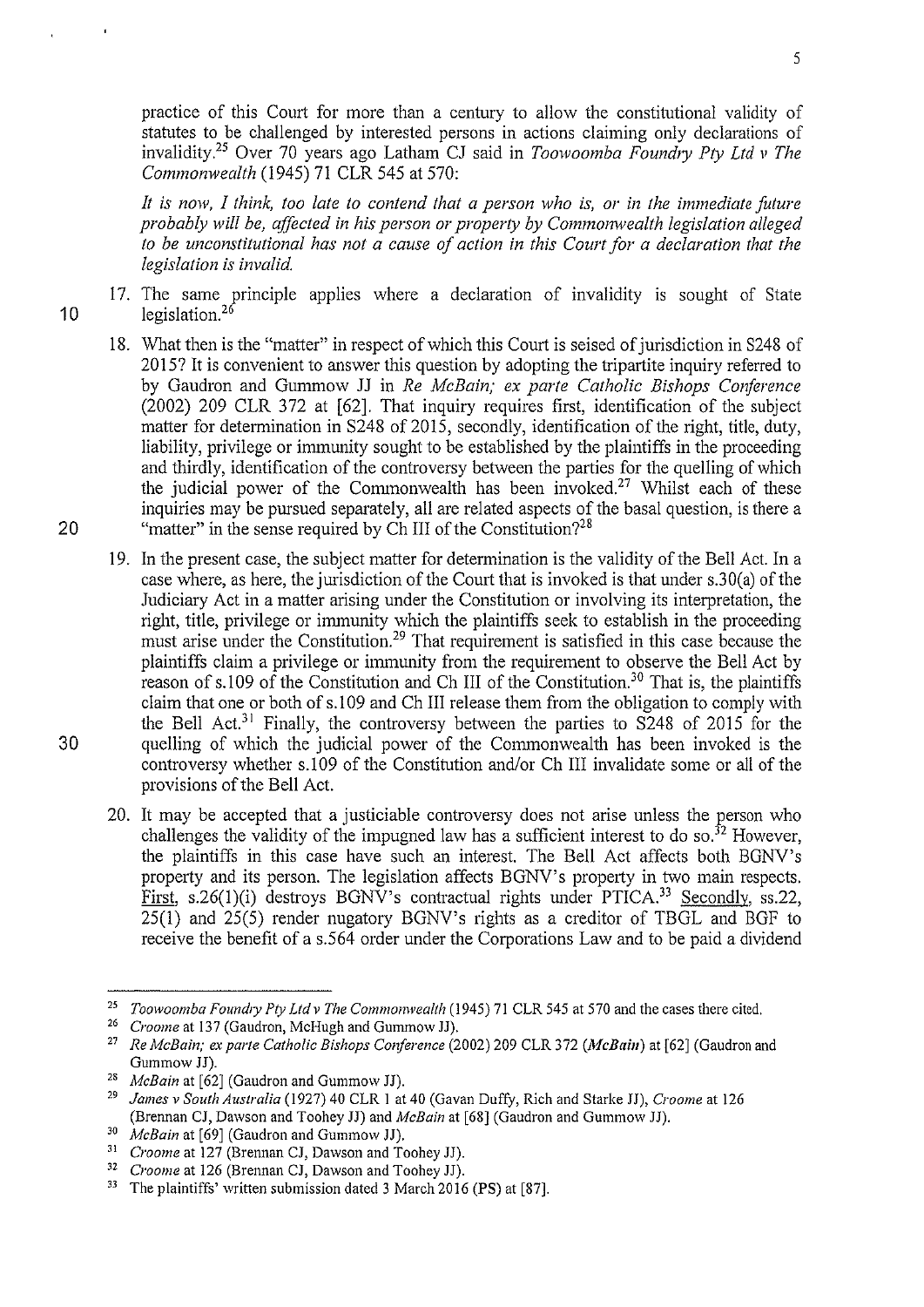on its proofs of debt in the windings up of TBGL and BGF.<sup>34</sup> Before the Bell Act BGNV had valuable property in Australia which Mr Trevor, as its liquidator, was obliged to recover and realise. After the Bell Act, BGNV has no such property. The Bell Act also affects the plaintiffs' person in a variety of ways. For example: ss.22, 25, 58 and 73 interfere with BGNV's rights as a litigant in federal jurisdiction;<sup>35</sup> s.25(5) prevents BGNV from pursuing its existing proofs in the winding up of TBGL and BGF; and both BGNV and Mr Trevor are subject to criminal sanction for non-compliance with the Act. In short, the Bell Act adversely affects the plaintiffs' legal rights and economic interests in a material way. It does so by depriving the plaintiffs of rights which they would otherwise 10 have and imposing obligations on them to which they would not otherwise be subject. The plaintiffs' grievances concerning the validity of the Bell Act go beyond that of a mere member of the general public.

21. The plaintiffs therefore have a real and sufficient interest to support an application for a declaration that the Bell Act is invalid, including by reason of s.l 09 of the Constitution arising from the inconsistency between the Bell Act and the provisions of the taxation legislation pleaded in paragraph 56 of the statement of claim. Section 109 operates of its own force, even in the absence of a plaintiff seeking declaratory relief, to render invalid, to the extent of the inconsistency, the relevant law of the State.<sup>36</sup> The plaintiffs have a real interest in having their legal position clarified in respect to this issue because it is their 20 case that if the impugned provisions are invalid by reason of s.l 09 the provisions cannot be severed.<sup>37</sup> As a result, the Bell Act will have no effect and not apply to the plaintiffs. Thus, contrary to the defendant's case,<sup>38</sup> the plaintiffs will gain an advantage by the outcome of the s.l 09 argument. The plaintiffs are "entitled to know"39 whether they are obliged to observe the Bell Act or whether they are free to ignore it. They have a real and immediate interest in the determination of that question which is not hypothetical or abstract. It follows that S248 of 2015 gives rise to a "matter" arising under the Constitution and that the plaintiffs have standing to seek a declaration that the Bell Act is invalid.

### **Issue 2: justiciability**

- 30 22. The defendant raises the issue of justiciability in a peculiar way. The defendant only denies that a justiciable controversy arises in  $S248$  of 2015 because it says that a different plaintiff (Mr Woodings) in a different action (P4 of 2016) has failed to allege in that (other) proceeding that he had received a s.215(2) notice.<sup>40</sup> The defendant's approach is misconceived.
- 23. The requirement that a matter be justiciable means that the matter must be capable of judicial determination on some recognised principle of law.<sup>41</sup> In the present action the plaintiffs, supported by authority, contend that the Commissioner issued the requisite notice under fotmer s.215(2) by, amongst other things, lodgment of the proofs of debt based on the pre-liquidation assessments.<sup>42</sup> The defendant joins issue with this 40 allegation.<sup>43</sup> The dispute between the parties (was a notice given to Mr Woodings under

<sup>&</sup>lt;sup>34</sup> PS at [87].<br><sup>35</sup> PS at [134]-[136] and [139]-[145].<br><sup>36</sup> *Croome* at 129 (Gaudron, McHugh and Gummow JJ) and *McBain* at [69] (Gaudron and Gummow JJ).

<sup>&</sup>lt;sup>37</sup> PS [146].<br><sup>38</sup> DS [18].<br><sup>39</sup> Croome at 138 (Gaudron, McHugh and Gummow JJ).<br><sup>40</sup> See defence [56.2] and DS [21].<br><sup>41</sup> The State of South Australia v The State of Victoria (1911) 12 CLR 667 at 708 (O'Connor J) applied *CGU Insurance Ltd v Blakeley* [2016] HCA 2 at [26] (French CJ, Kiefel, Bell and Keane JJ).<br><sup>42</sup> PS [55].<br><sup>43</sup> DS [22].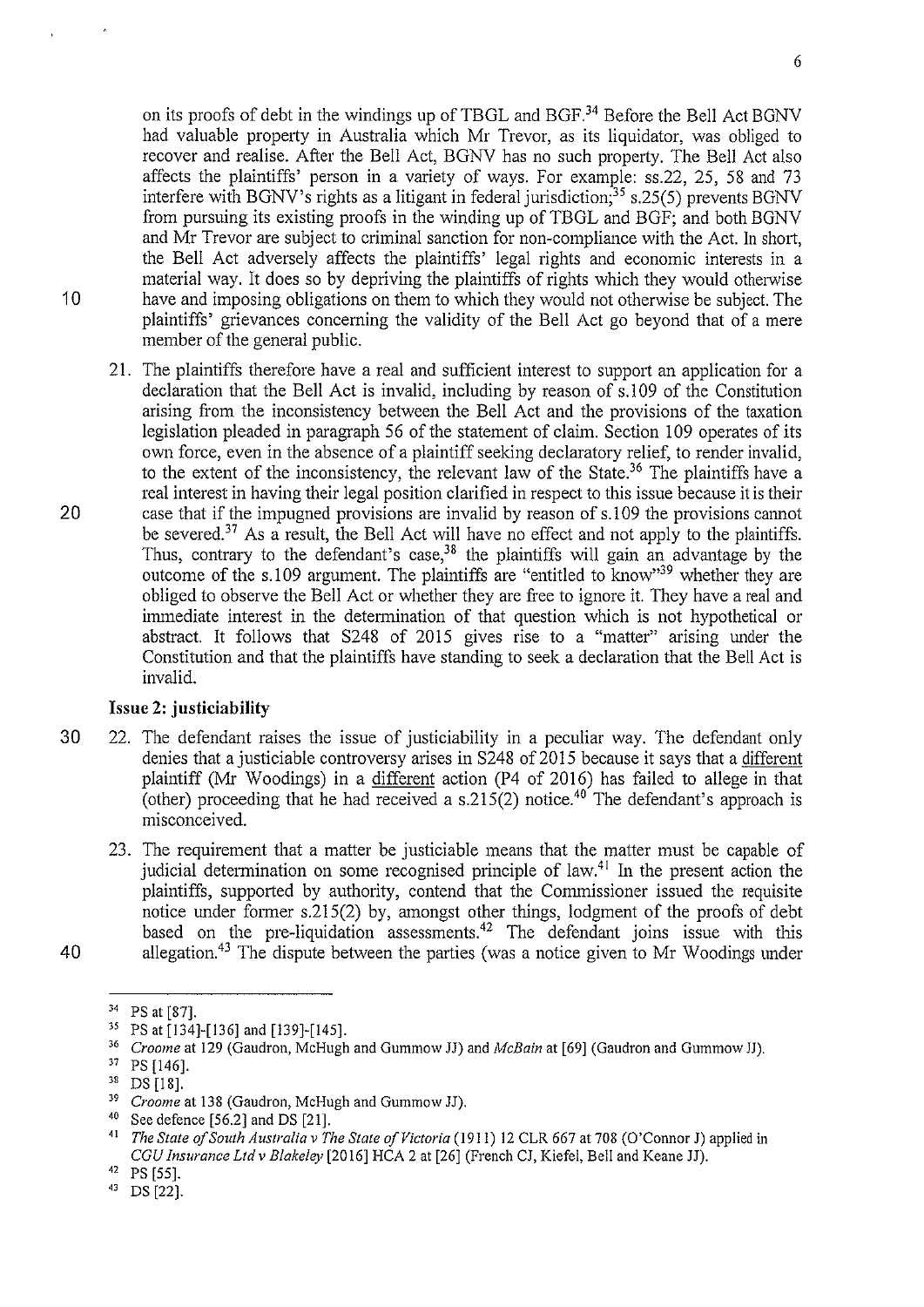fotmer s.215(2)?) is capable of judicial determination applying recognised principles of law. The dispute thus gives rise to a justiciable controversy between the plaintiffs and the defendant in S248 of 2015. Whether that same, different or no justiciable controversy arises in P4 of 2016 is inelevant to the question whether such a controversy arises in S248 of2015.

## **Issue 3: Corporations Act inconsistency**

24. The defendant now concedes that there is inconsistency between the Bell Act and the Corporations Act and the real issue is whether that inconsistency is saved by ss.SF or 50 of the Corporations Act. 44

## 1 0 **Issue 4: ss.SF and SG**

- 25. The defendant contends that the words "in the/a State or Territory" in  $ss.5F(2)/5G(11)$ mean that a law of Western Australia can dis-apply the Corporations Act in <u>any</u> State or Territory and not simply in Western Australia.<sup>45</sup> The defendant's extra-territorial construction is supported by South Australia and Tasmania.<sup>46</sup> However, it is disputed by the Commonwealth, New South Wales, Queensland and Victoria who contend that the Bell Act can only dis-apply the Corporations Act within the geographical area of the State of Western Australia and not elsewhere.<sup>47</sup> This also reflects the plaintiffs' alternative argument in the event that its primary argument, based on the judgment of Banett J in *HIH*,<sup>48</sup> is not accepted. On this alternative argument, the Corporations Act, in particular 20 Chapter 5, continues to apply to the WA Bell Companies in every other State and Territory, thereby giving rise to s.109 inconsistency and invalidity of the Bell Act.<sup>49</sup> The plaintiffs' primary case is set out in paragraphs 94 to 97 of its submission in chief. This reply deals only with its altemative argument and explains why the State's extra-territorial construction should be rejected.
- 26. Section  $5F(2)$  only applies if a law of a State or Territory declares a matter to be an excluded matter.<sup>50</sup> Section 5F(2) then dis-applies the relevant provisions of the Corporations legislation "in the State or Territory in relation to the matter". The reference to "the State or Territory" in s.5F(2) is plainly a reference to s.5F(1) and the State or Territory that enacted the law declaring the matter to be an excluded matter. The 30 reference is not, as the defendant contends, <sup>51</sup> a reference to the State(s) where the matter "is". Thus to determine "in" which State or Territory the Corporations legislation or any of its provisions is dis-applied, you must look to find the State or Tenitory that has enacted a law invoking s.SF(l ). Section 5F(2) then dis-applies the Corporations legislation in that State and that State alone.
- 27. The dis-application of the Corporations legislation occurs, as the terms of s.5F(2) malce clear, by force of a Commonwealth law, s.5F(2). It does not occur by force of State law. The terms of  $s.5F(2)$  mean that a provision of the Corporations legislation can only be disapplied in two or more States or Territories by force of s.5F(2) if the requirements of that section are complied with. This means that before a provision of the Corporations 40 legislation will be dis-applied in State A and State B, each of State A and State B must have passed a law for the purpose of s.5F(1) declaring the matter to be an excluded matter.

<sup>44</sup> DS [196]. 45 DS [151]-[153].

<sup>46</sup> See submissions of South Australia at [7ia] and [30] and Tasmania at [25], [27], [35] and [36].

<sup>&</sup>lt;sup>47</sup> See submissions of the Commonwealth at [9]-[14], New South Wales at  $[5(a)]$ ,  $[10(a)]$ ,  $[22]$ -[24] and  $[28]$ , Queensland at [39] and [48] and Victoria at [13], [15] and [32]. 48 *HIH v Building Insurers* (2003) 202 ALR 610.

 $^{50}$  Section 5F(1).<br>51 DS [151].

DS [151].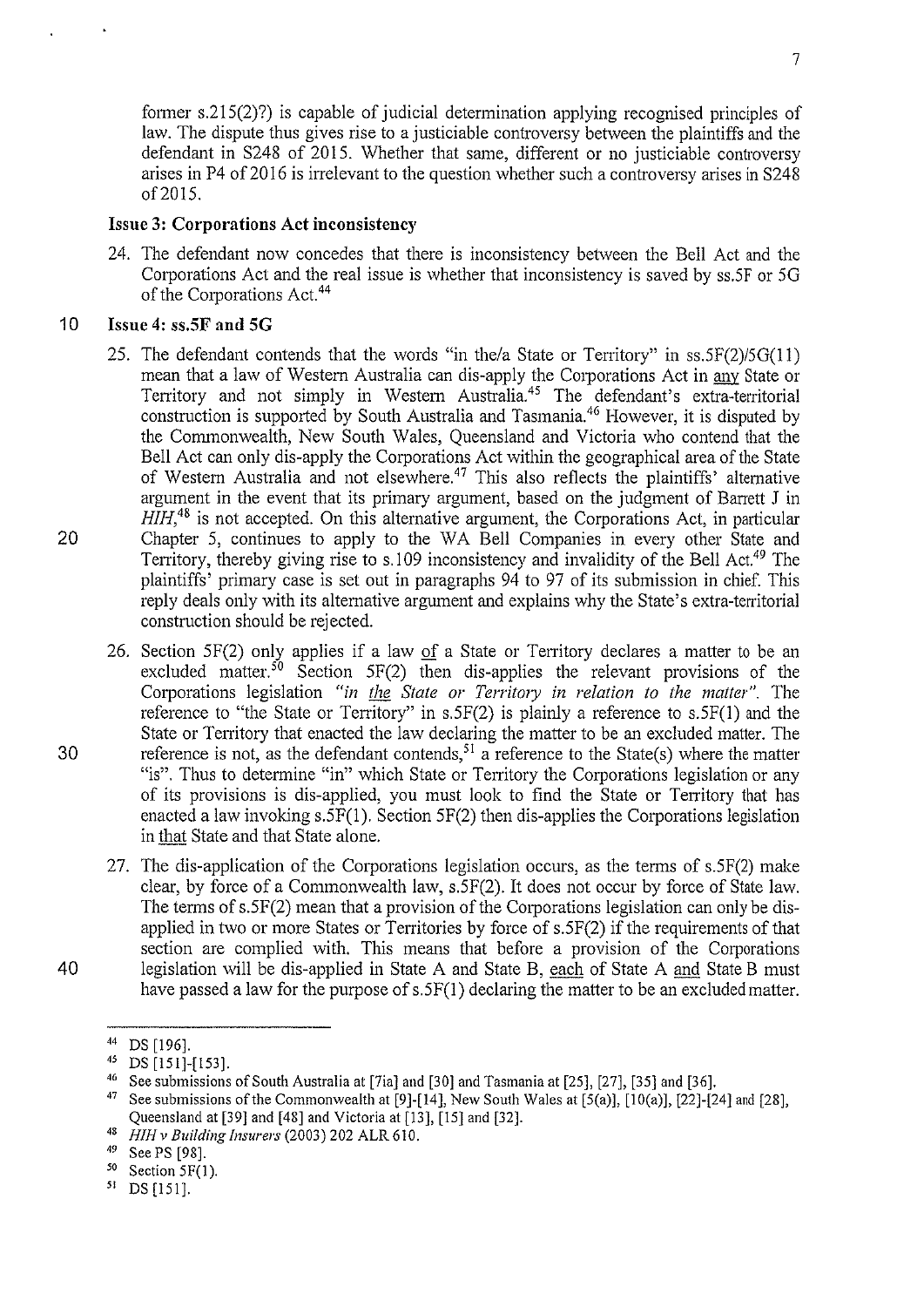Only then will s.5F(2) operate of its own force to dis-apply the relevant provisions of the Corporations legislation in both State A and State B. It follows that State A could not disapply the Corporations legislation in State B by purporting to legislate extra-territorially to achieve this outcome. This is because the dis-application of the Commonwealth Corporations legislation in State B can only occur by force of s.5F(2) which requires State B (and not State A) to have enacted a law invoking s.5F(l). If State B has not enacted such a law, s.5F(2) does not operate to dis-apply the Corporations legislation in State B. In other words, each State and Territory (not another State or Territory) determines if, and the extent to which, provisions of the Corporations legislation are dis-applied within their 10 territory.

- 28. It follows that if, contrary to the plaintiffs' primary argument, the Bell Act has successfully invoked s.5F(2), the Corporations Act is only dis-applied in Western Australia and not elsewhere. As a result, the Corporations Act continues to apply in every other State and Territory to the windings up of the WA Bell Companies. Accordingly, s.SF does not avoid the inconsistency between the Bell Act and the Corporations Act.
- 29. Section 50(8), if it applies, only dis-applies the provisions of Chapter 5 of the Corporations Act. In answer to the plaintiffs' contention that s.5G(8) therefore cannot avoid invalidity between the Bell Act and s.l408 of the Corporations Act, (a provision in Part 10 which picks up, as provisions of the Corporations Act, the provisions of Parts 5.4 20 to 5.6 of the Corporations Law in respect of those WA Bell Companies ordered to be wound up before 23 June 1993) the defendant invokes s.l405 of the Corporations Act. The defendant's reliance on that section is mis-placed for the reasons explained in paragraph 34 of the plaintiffs' submissions in chief dealing with the defendant's reliance on s.ll(S) of the *Corporations (Ancillary Provisions) Act 2001* (WA). Section 1405 has no work to do because it does not apply to events after 15 July 2001.
- 30. The balance of the defendant's submissions concerning ss.5G(4) and (8) do not seek to respond to the substance of the plaintiffs' arguments. 52 Instead, the defendant either attacks a straw man or engages in bald denial. An example of the former is the defendant's mis-characterisation of the plaintiffs' s.5G(8) argument to the effect that a State law can 30 only displace Chapter 5 of the Corporations Act to the extent that the State replaces the Commonwealth's regime with an identical regime.<sup>53</sup> That is not the plaintiffs' case. Rather, the plaintiffs' case is that a State can only displace the winding up provisions of Chapter 5 if the replacement State law can itself be characterised as providing for a "winding up".<sup>54</sup> An example of the latter is found in paragraph 181 of the defendant's submission. That paragraph responds to paragraph 102 of the plaintiffs' submission and their reliance on the observations of Starke J in *Wolfton v Registrar-General (NSW)*  (1934) 51 CLR 300 at 311-312 that statutory vesting of the kind found in s.22 of the Bell Act does not involve the doing of an "act", an essential requirement for the operation of s.5G(4). The defendant simply asserts, without analysis, that statutory vesting does 40 involve the doing of an act and asserts, without explanation, that  $s.5G(4)$  applies to various sections of the Bell Act.

#### Issues **5 and 6: Judiciary Act inconsistency and Ch HI repugnancy**

31. The defendant accepts that s.25(5) of the Bell Act imposes a restriction on the bringing of claims. 55 However, the defendant says, relying on *The Commonwealth of Australia v Rhind* (1966) 119 CLR 584, that such a law does not remove jurisdiction (which the

8

<sup>&</sup>lt;sup>52</sup> Victoria supports the plaintiffs' construction of ss.5G(4) and 5G(8). See Victoria's submission at [30] and  $\begin{bmatrix} 31 \\ 53 \end{bmatrix}$ . 53 [161].

<sup>54</sup> SeePS [110].

*<sup>55</sup>* DS [197].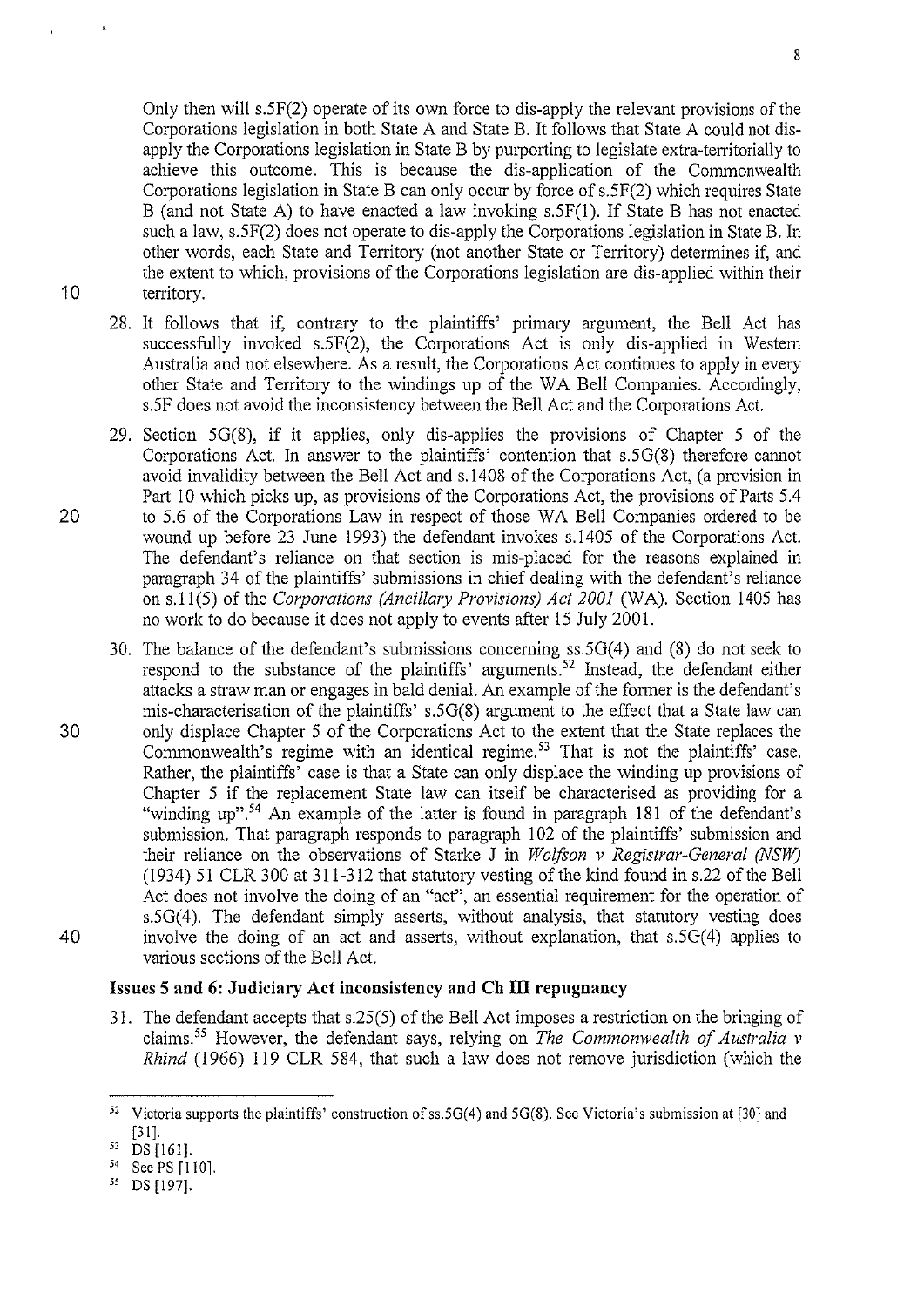defendant accepts would be impermissible), it merely prohibits a person from resorting to the jurisdiction of the Court (which the defendant says is permissible).<sup>56</sup> This contention is wrong for the reasons explained in paragraphs 15 and 16 of the Commonwealth's submission.

- 32. In *Rhind,* s.2A of the *Landlord and Tenant Act 1899-1965* (NSW) prevented a landlord from commencing an action of ejectment in the Supreme Court. Thus, like s.25(5) of the Bell Act, it denied certain persons in the specified circumstances a right of access to the Supreme Court.<sup>57</sup> A question arose as to whether s.2A was invalid because it denied the Commonwealth access to the Supreme Court exercising federal jurisdiction. It was not 10 necessary to determine this question. However, Barwick CJ, with whom McTiernan J agreed, noted at 592, that if s.2A denied the Commonwealth access to the Supreme Court exercising federal jurisdiction then it impermissibly trenched upon the legislative power of the Commonwealth to determine in what cases, in what courts and at whose behest federal judicial power should be exercised. The Chief Justice went on, at 599, to observe that if s.2A had sought to deny to the Commonwealth access to the Supreme Court it would *"have been plainly attempting to do something beyond the power of the State legislature, namely, to determine who should have access to a court invested with federal jurisdiction".* The same is true of the Bell Act's attempt to prevent the exercise of federal jurisdiction by the Supreme Court in COR 146 of 2014 and COR 179 of 2014.
- 20 33. The defendant also contends that *Duncan*<sup>58</sup> *Bachrach*<sup>59</sup> and the *BLF Case*<sup>60</sup> stand in the way of the plaintiffs. *Duncan* is irrelevant to the present case. In that case three grounds of invalidity were relied upon:<sup>61</sup> (a) the Act was not a "law"; (b) the Act was a legislative exercise of judicial power contrary to an implied limitation derived either from an historical limitation on colonial legislative power or from Ch III; and (c) certain provisions of the Act were inconsistent with provisions of the *Copyright Act 1968* (Cth). The plaintiffs do not advance any such arguments in this case. *Eachrach* is equally inelevant: the litigation pending in that case did not involve the exercise of federal jurisdiction. 62 The *ELF Case* is also distinguishable for two reasons. First, the legislation in that case did not deal with any aspect of the judicial process (see at 96). In contrast, the 30 Bell Act does for the reasons explained in the plaintiffs' submission in chief. Secondly, the legislation was Commonwealth, not State, legislation. Whether or not a Commonwealth law can impair the exercise of the judicial power of the Commonwealth says nothing about whether a State law can do so.

#### **Issue 7: severance**

34. The defendant does not identify, as an issue arising in this case, any question of severance.<sup>63</sup> Indeed, the defendant contends that only one provision of the Bell Act, s.55, can be severed in the event of invalidity.<sup>64</sup> Instead, the defendant contends for a wholesale "reading down" of the Bell Act to preserve validity. 65

<sup>&</sup>lt;sup>56</sup> DS [199]-[200].<br><sup>57</sup> At 598 (Barwick CJ).<br><sup>58</sup> Duncan v Independent Commission Against Corruption (2015) 324 ALR 1.<br><sup>59</sup> HA Bachrach Pty Ltd v Queensland (1998) 195 CLR 547.<br><sup>60</sup> Australian Building Construction Empl (1986) 161 CLR 88.

 $61$  See at [3].

 $^{62}$  See at [13].

See DS [2]-[12].

 $64$  DS [194].<br> $65$  See, for example, DS [75]-[79].